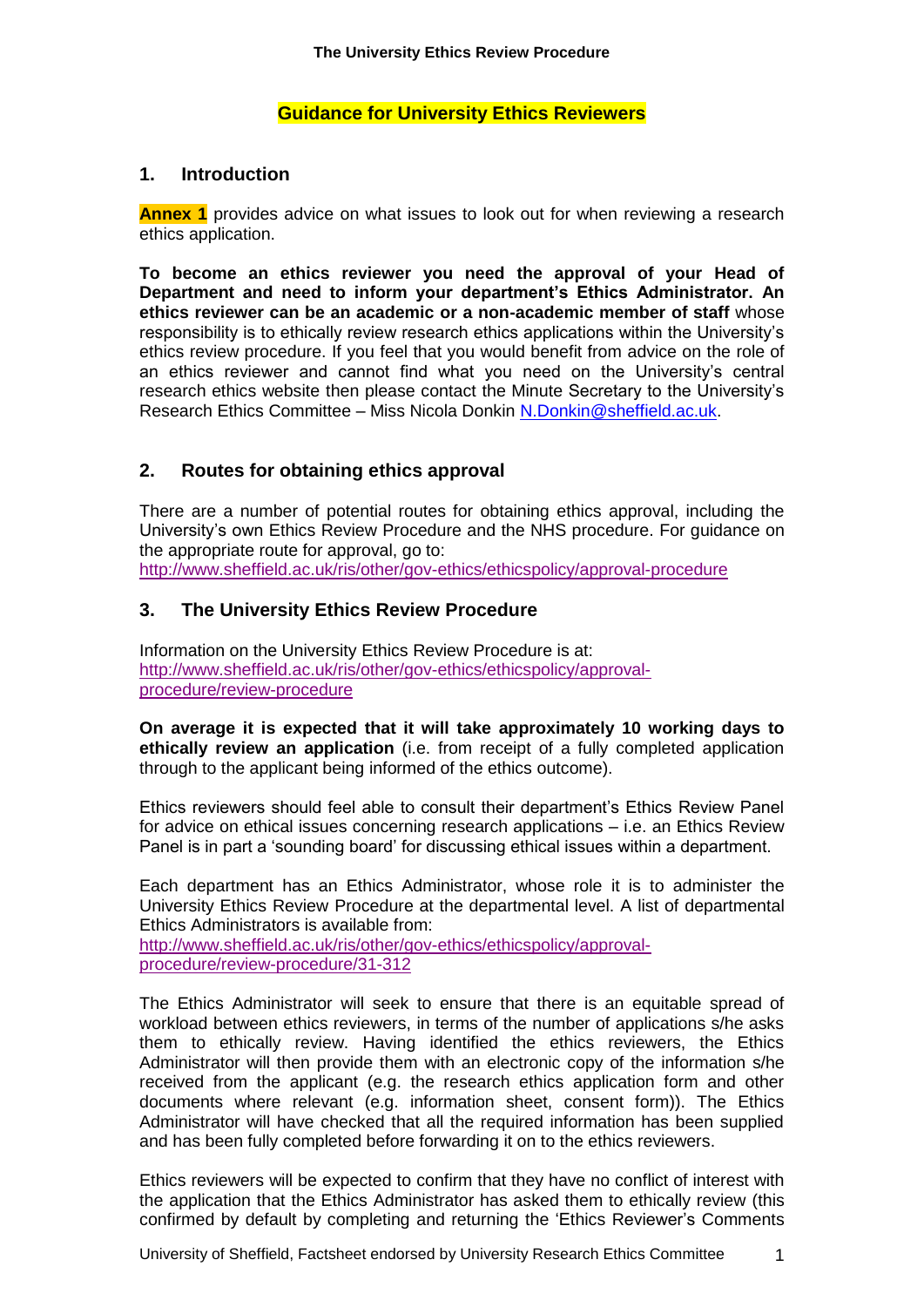Form'). The 'Ethics Reviewer's Comments Form' is available for download at: [http://www.sheffield.ac.uk/ris/other/gov-ethics/ethicspolicy/further](http://www.sheffield.ac.uk/ris/other/gov-ethics/ethicspolicy/further-guidance/universityprocedure2/reviewersc)[guidance/universityprocedure2/reviewersc](http://www.sheffield.ac.uk/ris/other/gov-ethics/ethicspolicy/further-guidance/universityprocedure2/reviewersc)

The Ethics Administrator will ask one of the ethics reviewers to decide the ethics review outcome, having taken into account the comments of the different ethics reviewers involved – this person is known as the 'lead' ethics reviewer. For information only, the Ethics Administrator should inform all of the ethics reviewers involved as regards what the final ethics review outcome was.

### **4. Contentious research ethics applications**

In exceptional cases where there is a significant, fundamental difference of opinion between the ethics reviewers involved (e.g. about the ethical nature of a proposed piece of research), and where the ethics reviewers have not been able to reach a consensus through dialogue, then the application is 'contentious' and should be ethically reviewed by the department's Ethics Review Panel. The Ethics Administrator will arrange this.

In very exceptional cases (i.e. the Ethics Review Panel cannot itself reach a consensus about an application) then the application can be ethically reviewed by the University Research Ethics Committee (UREC).

### **5. Appeals**

If, with regard to a particular application, the ethics review outcome is that the application should NOT be approved then the applicant reserves the right to appeal against the decision by contacting, in the first instance, the Ethics Administrator. The Ethics Administrator will then arrange for the Ethics Review Panel to ethically review the application. If the Ethics Review Panel itself decides NOT to approve the application then the applicant reserves the right to appeal against the decision to the Minute Secretary of the UREC. The UREC's Minute Secretary will then arrange for the UREC to ethically review the application, but the UREC's decision is final.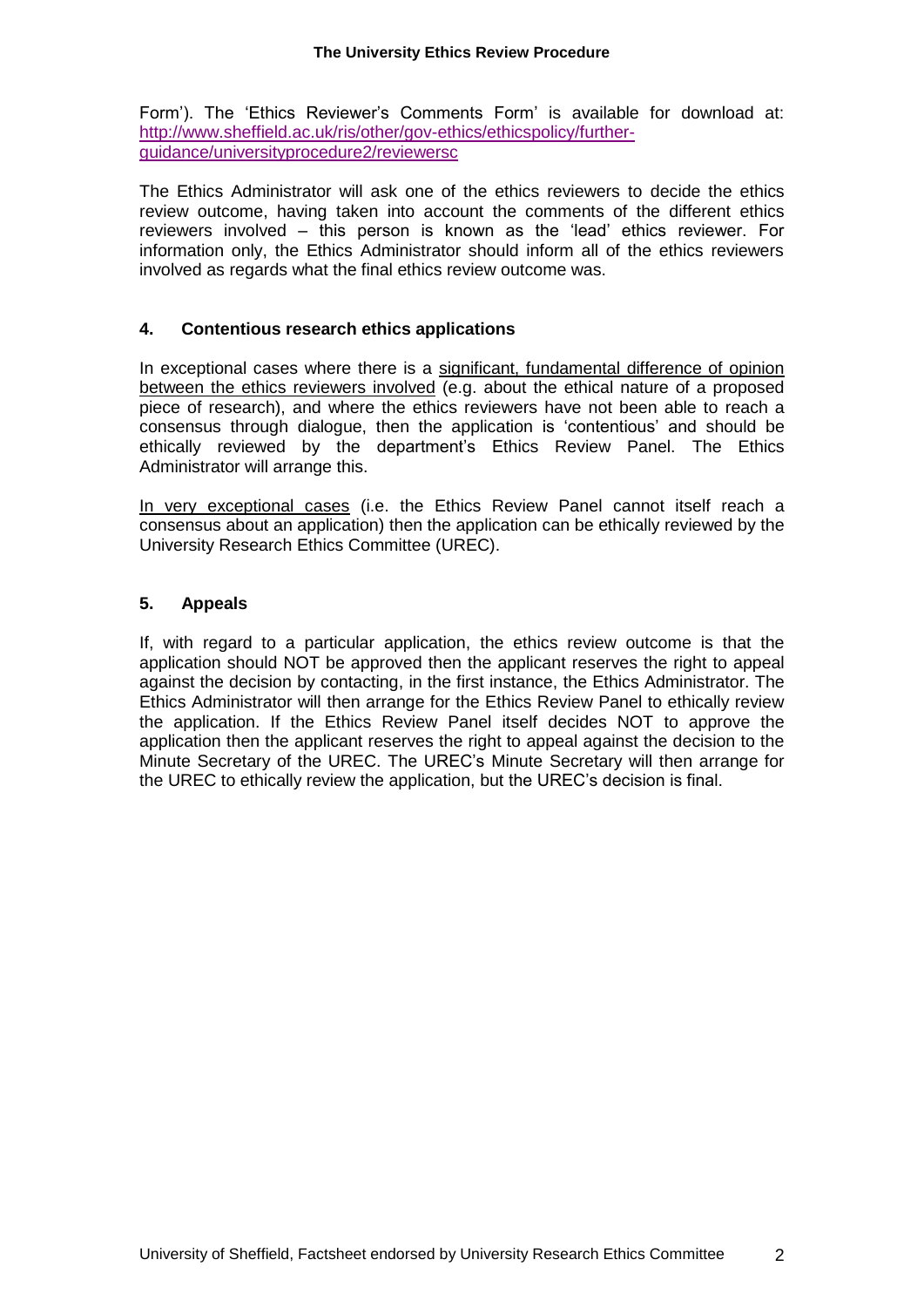# **Issues to consider when reviewing a research ethics application**

### **Ethics reviewers should particularly pay attention to how projects intend to:**

- **protect the dignity, rights, safety and well-being of participants;**
- obtain **consent** from participants;
- **inform participants** about the purpose, methods and use of the research;
- safeguard the **anonymity** of participants;
- protect the **confidentiality** of information relating to participants;
- ensure compliance with **data protection**;
- **protect researchers**, particularly those conducting research off campus;
- **protect the reputation** of the University.

Ethics guidance on the above issues is provided at: <http://www.sheffield.ac.uk/ris/other/gov-ethics/ethicspolicy/policy-notes>

It is especially important to pay attention to these issues when:

 research involves 'particularly vulnerable human participants', as defined in section 3.1.4 of the University's Ethics Policy: [http://www.sheffield.ac.uk/ris/other/gov-ethics/ethicspolicy/approval-](http://www.sheffield.ac.uk/ris/other/gov-ethics/ethicspolicy/approval-procedure/review-procedure/assessing-risk)

[procedure/review-procedure/assessing-risk](http://www.sheffield.ac.uk/ris/other/gov-ethics/ethicspolicy/approval-procedure/review-procedure/assessing-risk)

- research focuses on 'highly sensitive subject topics' (e.g. race, ethnicity, political opinion, religious beliefs/other beliefs of a similar nature, physical or mental health or condition, sexual life, abuse (child, adult), nudity, obesity, people affected by conflict situations (e.g. ethnic, religious, tribal conflicts/wars)).
- Research involves covert research methods (such research is permitted providing the University's Ethics Policy is complied with).
- there is no evidence that either explicit or implicit consent is being sought.

#### **General concerns:**

- Is there likely to be a worthwhile outcome? (for example, is the methodology or sample size adequate to achieve the study's intended aim?). **The purpose of ethics review is not to conduct scientific review but it must be of sufficient merit to warrant the time and effort contributed by research participants. It is recognised that student research will normally be of relatively lower scientific merit but the project should be of a suitable standard to achieve the educational aims and objectives.**
- Applicant has not answered questions in sufficient detail (e.g. stating that the identities of participants will be anonymised without explaining the anonymisation procedure to be established).
- Technical terms, jargon and abbreviations: The avoidance of this is particularly important in the case of participant information sheets, which need to be clear and simple and easily understood by a lay person (i.e. need to provide sufficient but clear information to enable participants to make an informed choice when deciding whether or not to participate in research).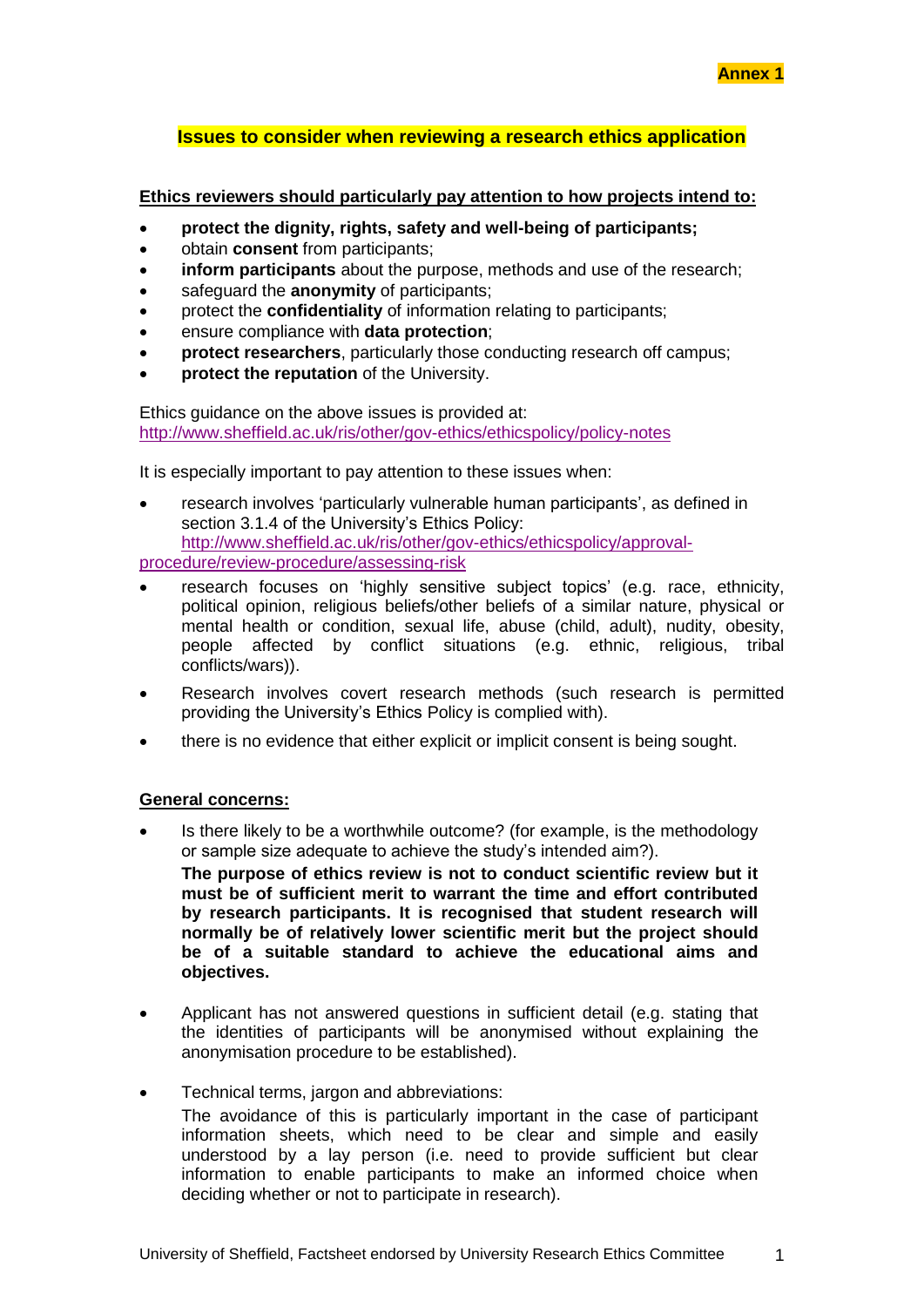Potential for pain:

Nearly all projects involving participants have the potential to cause pain, discomfort, stress (physical and/or psychological) for the participants, however minor. Projects should at least recognise this potential and explain what plan of action they would take, if any, should participants experience pain, discomfort or stress. As part of the review the potential risks should be balanced against the potential benefits.

- Projects involving the taking of blood samples from participants: Projects should explain what plan of action, if any, they would take if they noticed any incidental abnormalities in the blood samples.
- If a participant informed a researcher of an illegal issue/practice(s) not related to the research project (e.g. occurring where s/he worked), what plan of action would the researcher take, if any?
- Potential benefit(s): Not all projects will benefit the participants directly but might serve 'the public good'. Applicants could state how their projects might benefit the public good.
- There should not be evidence of bias or coercion or any inappropriate inducements to persuade people to participate in research.

### **Issues reviewers might choose to check have been addressed:**

- 1. How appropriate is the study design in relation to the study's objectives?
- 2. Has there been an assessment of the risks/benefits for the participants?
- 3. How have the predictable risks and inconveniences been justified in relation to the anticipated benefits for participants (concerned communities, wider public)?
- 4. How safe is the intervention to be used in the proposed research?
- 5. Will there be impact on the local community?
- 6. What steps have been taken to consult with the concerned communities during the course of the study design process?
- 7. Are the participants' rights to physical and mental integrity and privacy and protection safeguarded?
- 8. What measures have been taken to ensure the confidentiality and security of personal information concerning research participants?
- 9. To what extent will information about participants be anonymous?
- 10. How will initial contact and recruitment be conducted?
- 11. Where research subjects are unable to write, has provision been made for consent to be obtained orally with at least one witness?
- 12. How will information be conveyed to potential participants or their representatives?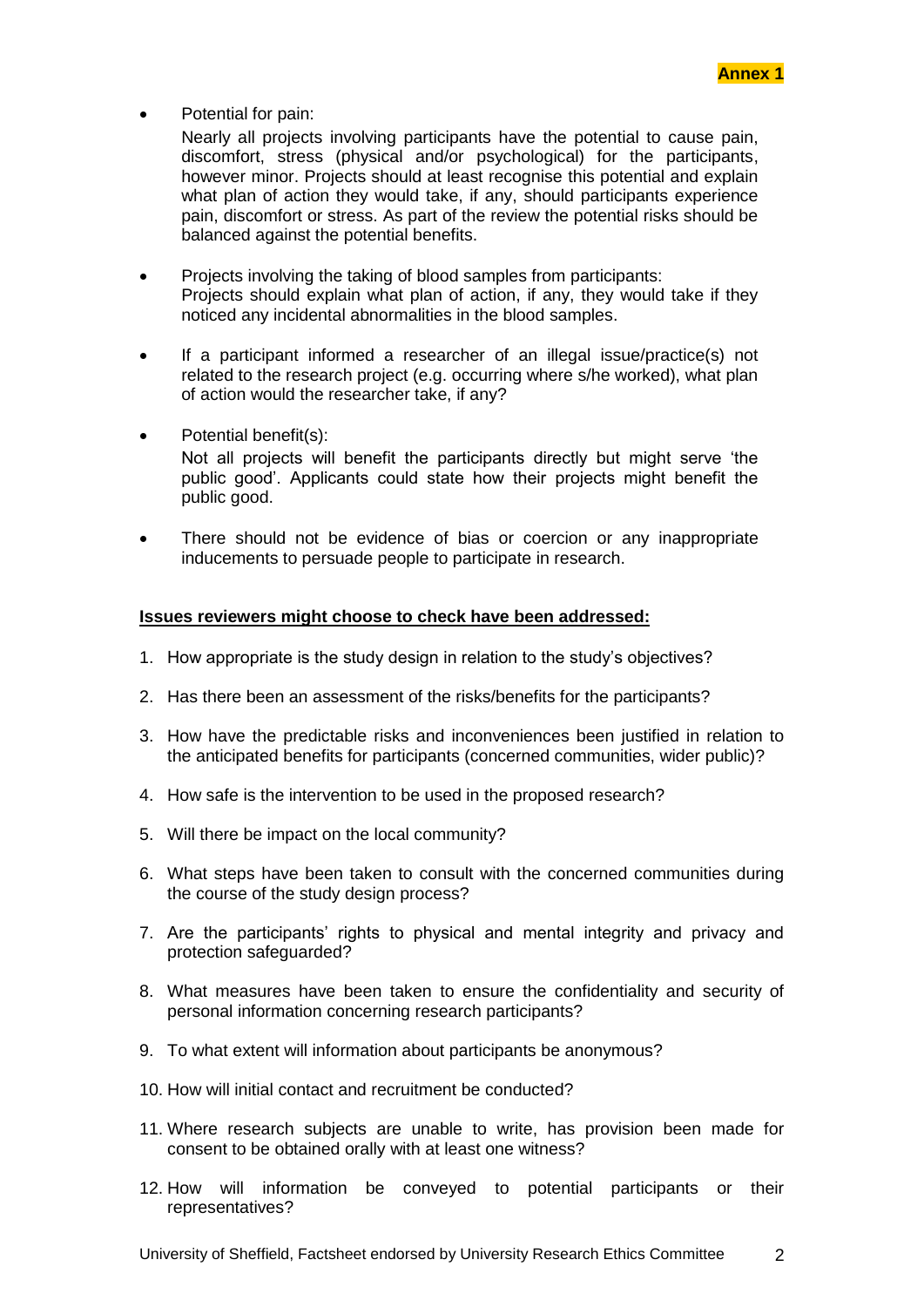

- 13. Is the information given appropriate, complete, and understandable?
- 14. How will consent be obtained?

Oral or implied consent is acceptable in some circumstances but this must be justified (for example, the act of completing and returning a questionnaire implies consent).

- 14.1 How will consent for the acquisition of personal data/samples be obtained?
- 15. What are the inclusion criteria for participants, and are they justified?
- 16. What is the justification for including in the research individuals who cannot consent? What arrangements have been made for obtaining consent of such individuals?
- 17. What are the exclusion criteria for participants, and are they justified?
- 18. What statistical methodology will be employed (including sample size calculation)? What is the potential for reaching a sound conclusion with the smallest number of participants?
- 19. Who will have access to the personal data of the participants with justification?
- 20. Will the participants incur any financial costs as a result of their participation in the research?
- 21. Will the participants receive any rewards/compensation for their participation in the study?
- 22. What are the criteria for prematurely withdrawing participants?
- 23. What steps will be taken if participants withdraw?
- 24. Will the study product be made available to the participants following the research?
- 25. How long will the data/samples be kept?
- 26. How will they be stored?

### **Issues to consider in respect of research involving children:**

- 1. Appropriate consent procedures must be in place from either the child or parents, depending on the child's competence.
- 2. The applicant should confirm the research results cannot be obtained from any other group of participants.
- 3. The protocol should ensure that the consent obtained represents the child's presumed will and can be revoked at any time without detriment to the child.
- 4. The protocol should ensure the child receives information on risks and benefits according to their capacity to understand from staff experienced with children.
- 5. The protocol should ensure the explicit wish of the child to refuse to participate or withdraw at any time is considered and acted upon by the Principal Investigator.